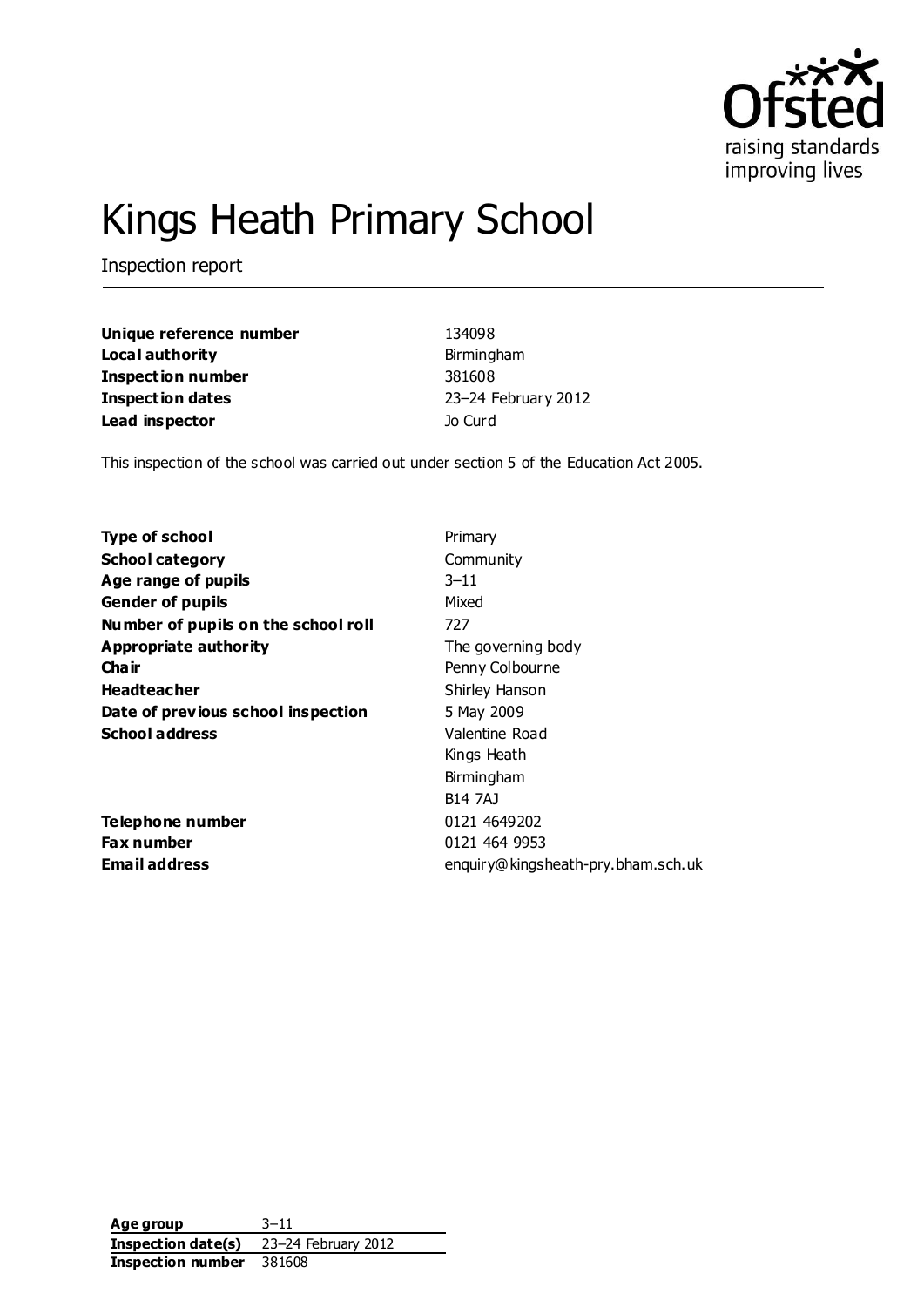

You can use Parent View to give Ofsted your opinion on your child's school. Ofsted will use the information parents and carers provide when deciding which schools to inspect and when.

You can also use Parent View to find out what other parents and carers think about schools in England. You can visit [www.parentview.ofsted.gov.uk,](http://www.parentview.ofsted.gov.uk/) or look for the link on the main Ofsted website: [www.ofsted.gov.uk](http://www.ofsted.gov.uk/)

The Office for Standards in Education, Children's Services and Skills (Ofsted) regulates and inspects to achieve excellence in the care of children and young people, and in education and skills for learners of all ages. It regulates and inspects childcare and children's social care, and inspects the Children and Family Court Advisory Support Service (Cafcass), schools, colleges, initial teacher training, work-based learning and skills training, adult and community learning, and education and training in prisons and other secure establishments. It assesses council children's services, and inspects services for looked after children, safeguarding and child protection.

Further copies of this report are obtainable from the school. Under the Education Act 2005, the school must provide a copy of this report free of charge to certain categories of people. A charge not exceeding the full cost of reproduction may be made for any other copies supplied.

If you would like a copy of this document in a different format, such as large print or Braille, please telephone 0300 123 4234, or email enquiries@ofsted.gov.uk.

You may copy all or parts of this document for non-commercial educational purposes, as long as you give details of the source and date of publication and do not alter the information in any way.

To receive regular email alerts about new publications, including survey reports and school inspection reports, please visit our website and go to 'Subscribe'.

Piccadilly Gate Store St **Manchester** M1 2WD

T: 0300 123 4234 Textphone: 0161 618 8524 E: enquiries@ofsted.gov.uk W: www.ofsted.gov.uk

© Crown copyright 2012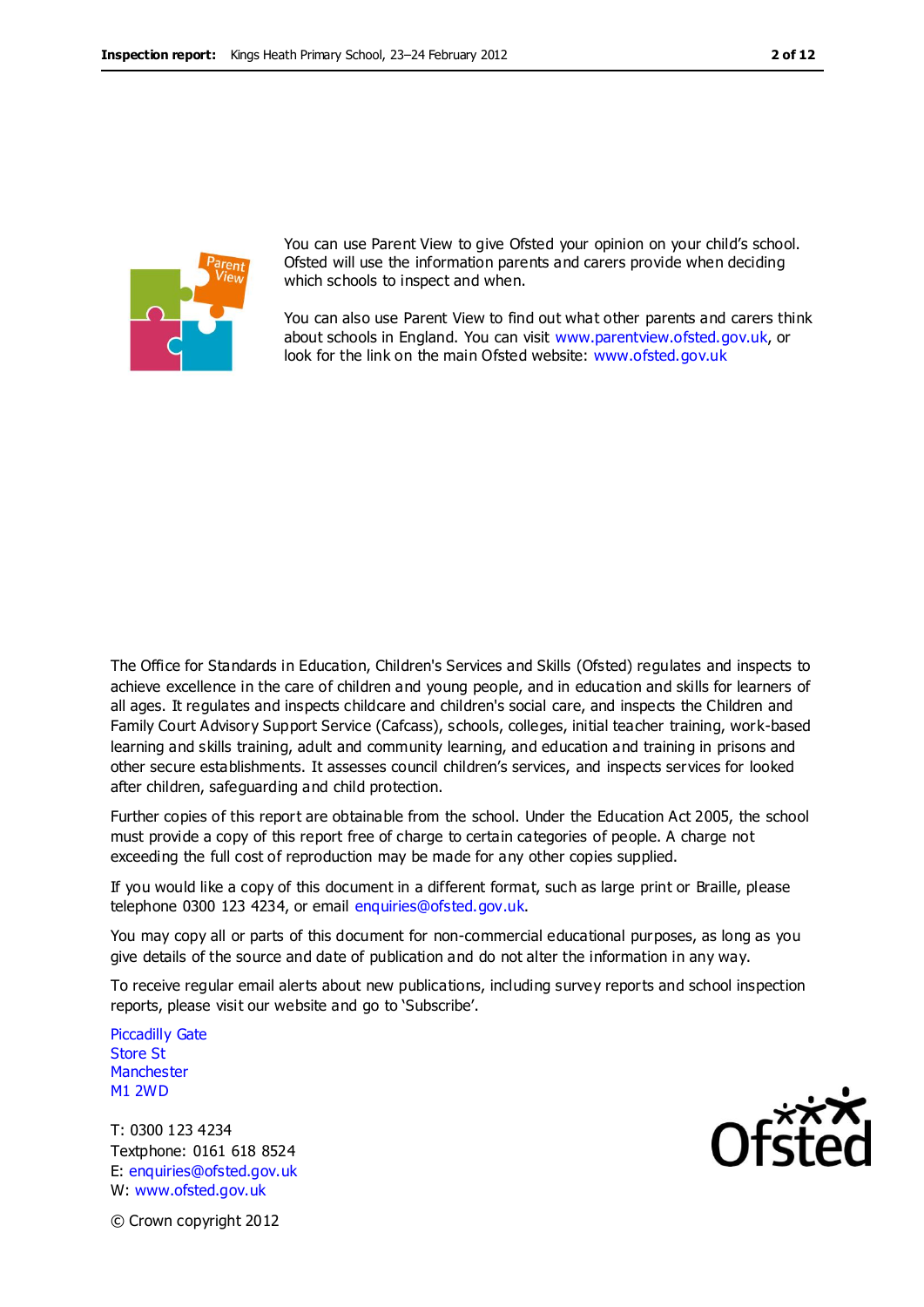### **Introduction**

Inspection team

| Jo Curd         | Additional inspector |
|-----------------|----------------------|
| Anthony Green   | Additional inspector |
| Michael Lafford | Additional inspector |
| Steve Howland   | Additional inspector |

This inspection was carried out with two days' notice. The team observed 28 lessons, three of which were observed jointly with the headteacher or deputy headteacher. In total, 25 teachers were observed. Discussions were held with members of the governing body, pupils, parents, carers and staff. Inspectors took account of the responses to the on-line questionnaire (Parent View) in planning the inspection. They observed the school's work and looked at lesson plans, documents relating to safeguarding, achievement data, pupils' work and the school development plan. Inspectors analysed 278 questionnaires from parents and carers as well as questionnaires from staff and pupils.

### **Information about the school**

This is a very large Primary School. Within its local authority, it is deemed a 'fully accessible mainstream school', as it caters for pupils with profound medical, physical and learning difficulties. The proportion of pupils with disabilities and special educational needs is broadly in line with the national average but the proportion with more profound needs and statements is much higher. Most of these needs are medical, physical, moderate learning difficulties and autism. The proportion of pupils from minority ethnic backgrounds is higher than in most other schools, as is the proportion of pupils who are learning English as an additional language. Nearly half the pupils are from White British backgrounds; over a quarter have Pakistani heritage. Other pupils come from over 18 different ethnic backgrounds. The proportion of pupils who are known to be eligible for free school meals is lower than the national average. The school hosts a breakfast and after school club which is run by independent providers. This is inspected separately from the school. The school meets the government's current floor standards, which set the minimum expectations for pupils' attainment and progress.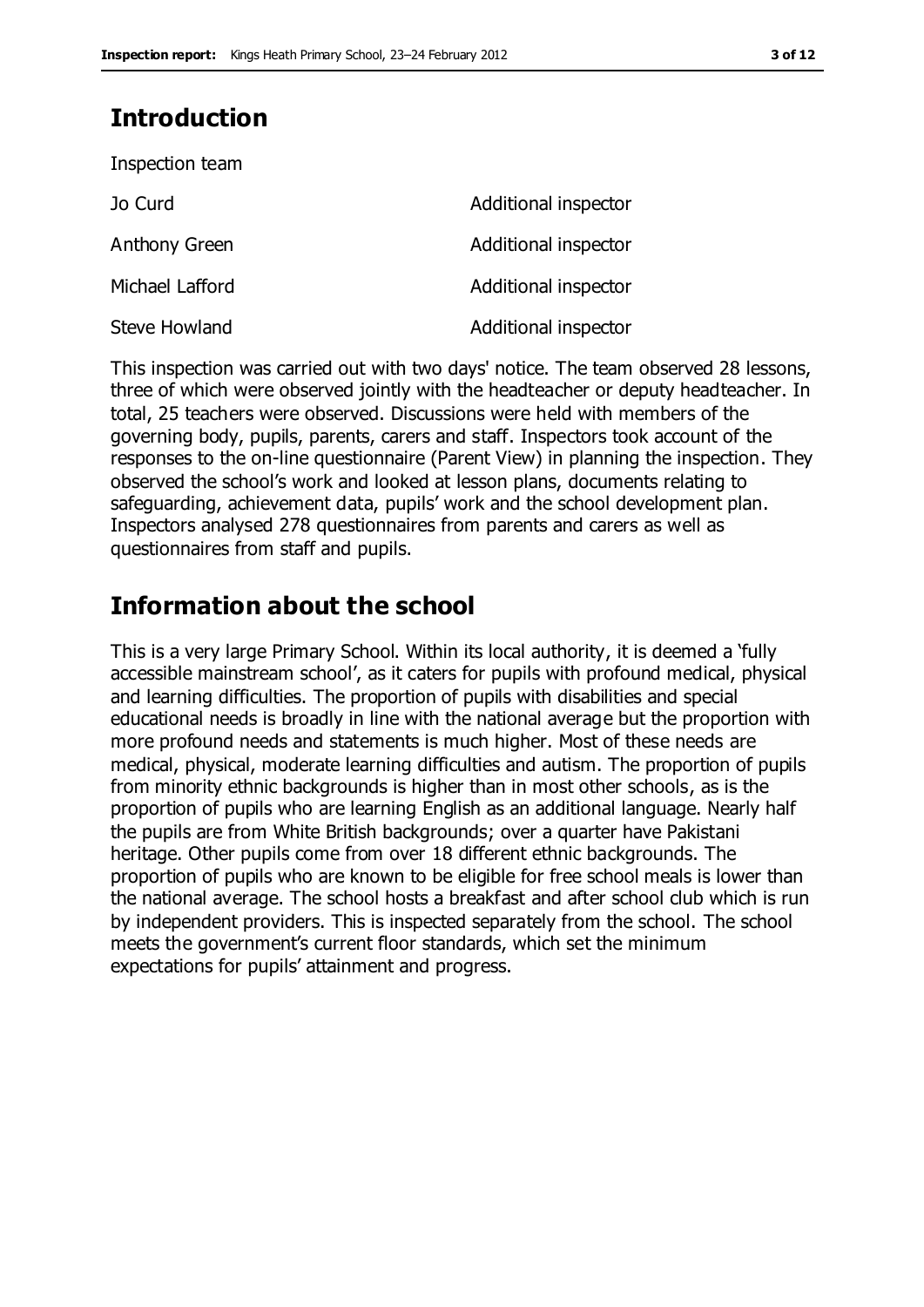### **Inspection judgements**

| <b>Overall effectiveness</b>     |  |
|----------------------------------|--|
|                                  |  |
| <b>Achievement of pupils</b>     |  |
| <b>Quality of teaching</b>       |  |
| Behaviour and safety of pupils   |  |
| <b>Leadership and management</b> |  |

### **Key findings**

- This is a good school where all groups of pupils achieve well. It is extremely inclusive. As one parent, reflecting the views of many, said, 'The school deals with every child as an individual regardless of race or disability.' Teamwork is strong. Members from all groups in the school community make significant contributions to creating a vibrant learning environment for all. The school is not outstanding because pupils do not achieve as well in writing as they do in reading and mathematics.
- By the end of Year 6, attainment is above the national average. Frequent and thorough assessments of pupils' achievement are successfully helping to improve consistency between classes and raise the achievement of all. All groups achieve well in reading and mathematics. Achievement in writing is satisfactory and improving. Presentation and handwriting are not always as neat as they could be. There is no consistent approach to handwriting and a newly purchased scheme for this has not yet been implemented.
- Teaching is good. Lessons are well planned and pupils are keen to learn. Occasionally, progress slows because pupils who learn more quickly or easily are not challenged to develop their work further, or given time to do so. Marking does not always show pupils how to improve, or involve them directly in this.
- Behaviour is good. Pupils are considerate, polite and very eager to learn. Time in lessons is used well for learning. Good behaviour, effective support and robust systems for safeguarding ensure that all groups of pupils are safe.
- Leaders and managers, including members of the governing body, are knowledgeable, well-organised, imaginative and proactive. They frequently and rigorously monitor teaching and outcomes for all groups. They successfully use their highly accurate self-evaluation to drive improvements. Improvement since the last inspection is good.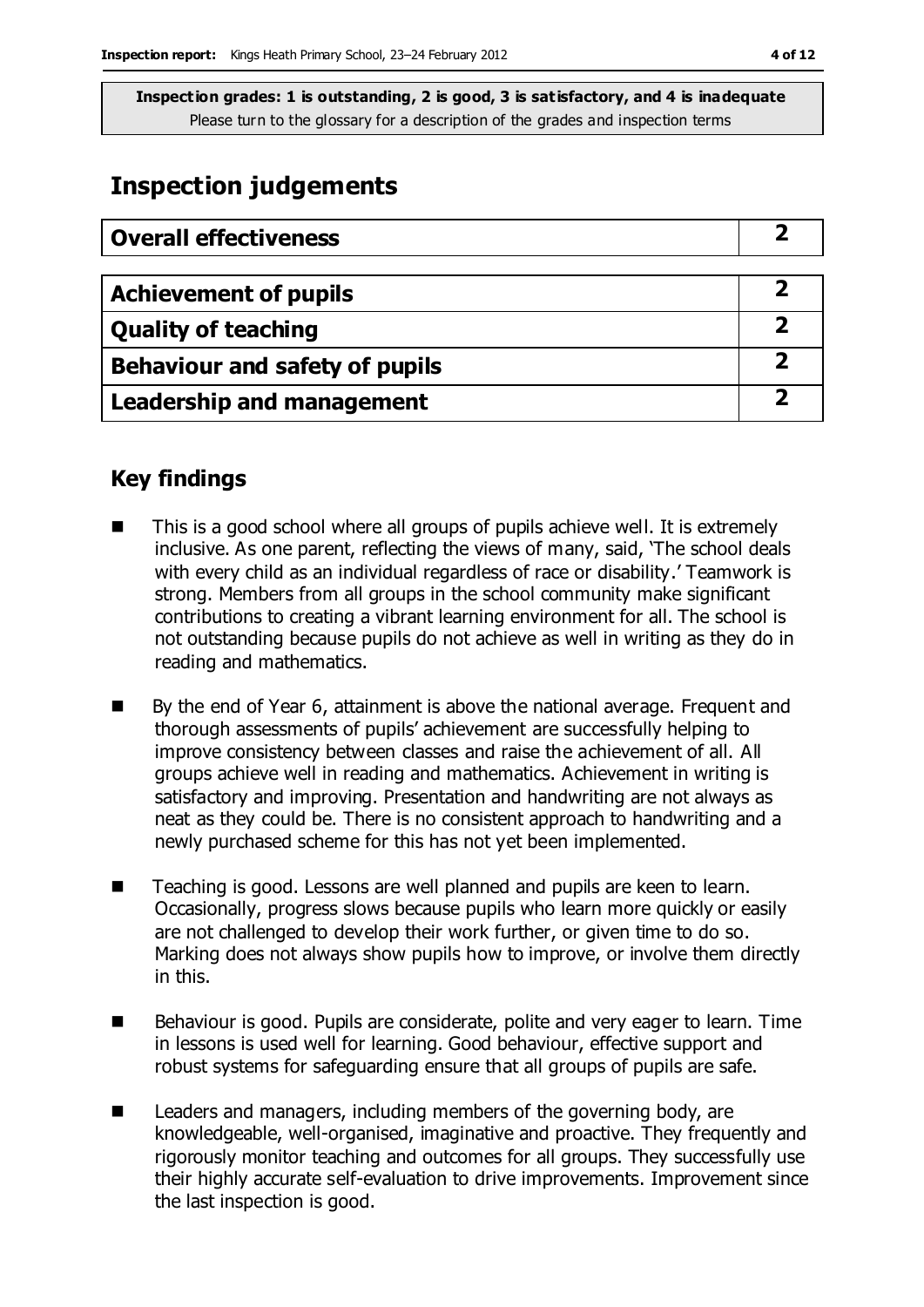### **What does the school need to do to improve further?**

- **EXTERGHTM** Accelerate achievement by improving the quality of teaching, especially of writing, by ensuring that:
	- pupils who learn more quickly or easily, are sufficiently challenged in all lessons
	- all groups of pupils have sufficient time in lessons to undertake activities and practise skills such as writing
	- pupils know how to improve their work, are given time to respond to this guidance and are involved in reviewing and marking their own work
	- a consistent approach to handwriting and presentation is agreed and implemented.

#### **Main report**

#### **Achievement of pupils**

All groups of pupils achieve well. Inspection questionnaires from parents, carers, pupils and staff endorse this. In most years, children start in the Early Years Foundation Stage with knowledge, skills and experience slightly below those expected for this age. They settle quickly into the very consistent approaches and routines of the Nursery and Reception classes. Good teaching, care and opportunities for learning here help all groups achieve well. Progress across the school is good and, by the end of Year 6, attainment overall is a term ahead of the national average. In 2011, it was slightly lower than this because starting points were lower.

Progress in reading is consistently good. From a young age, children successfully learn the sounds of letters and how these combine to make words. Attainment in reading is the equivalent of a term ahead of the national average at the end of Year 2 and a year ahead of expected levels by the end of Year 6. Leaders have identified and addressed some inconsistencies in progress in mathematics in different classes. Achievement in this subject is now good. Progress in writing is satisfactory. Presentation and handwriting are not always good and pupils, especially those who learn more quickly or easily, do not always have sufficient time to write in lessons.

Disabled pupils and those with special educational needs are supported well in class and small intervention groups. Their physical, medical and learning needs are met well. They are well integrated with other pupils and take a full and active part in their learning. Those with profound disabilities and special educational needs make particularly good progress compared with those with similar levels of need elsewhere. Pupils learning English as an additional language achieve well because staff are well trained to support them and activities are often practical and visual. In 2011, Pakistani pupils made significantly better progress than their counterparts elsewhere. This was largely because the school had adopted very visual approaches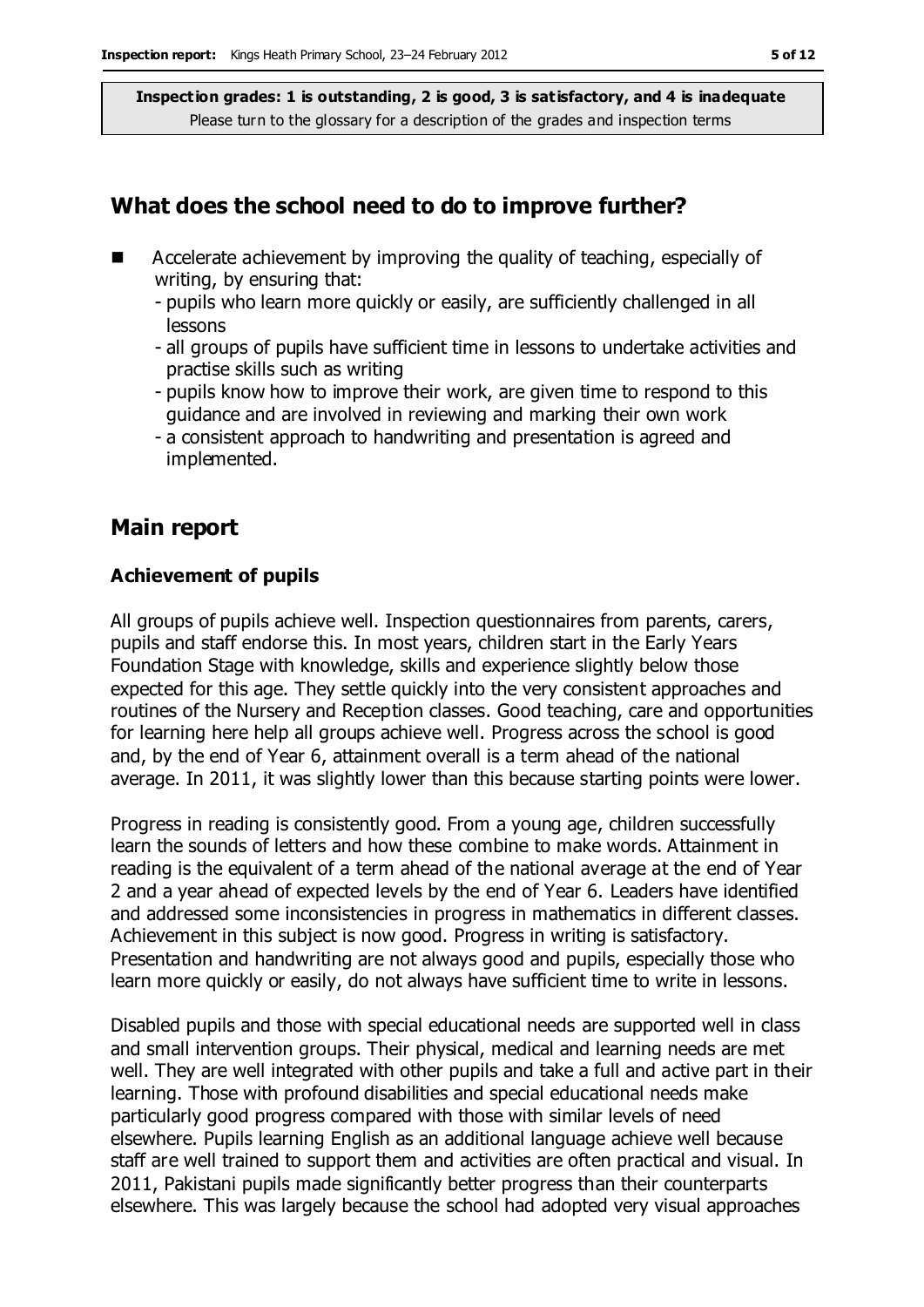to learning and had engaged well with families and community leaders. Even though they are not always challenged sufficiently in class, pupils who learn more quickly or easily have opportunities to excel through writing for a local magazine, proof reading the drafts of a professional author and working at higher levels in mathematics with students from a local secondary school.

#### **Quality of teaching**

Inspection questionnaires from pupils, staff, parents and carers, lesson observations and work in pupils' books all show that teaching is good. Teachers plan and prepare lessons well. Pupils are well behaved and keen to learn. Activities are interesting. Time is used well for learning, even though introductions are occasionally slightly too long, leaving little time for pupils to practise skills, particularly writing. Teaching assistants are skilled and deployed well to support and extend the learning of all. The curriculum is broad, balanced and well-enriched. This, along with positive relationships and many first-hand experiences, contributes well to pupils' spiritual, moral, social and cultural development.

Pupils in an effective Year 1 lesson made good progress in mathematics, measuring objects using rulers and plastic cubes. The pace of the lesson was brisk and, after just eight minutes introduction, all the pupils were actively engaged, busily using practical mathematical skills and avidly discussing their findings. Tasks were well matched to individual pupils' learning needs and all were suitably challenged. As one pupil said, 'It's hard to do but I can do it.

Reading is taught well. As one parent said, 'My daughter's understanding of phonics is superb and she has made excellent progress with her reading.' Published schemes are used effectively. These contribute well to pupils' knowledge of letter sounds and the complexities of how they combine to form words. The teaching of writing is improving. For example, more-able Year 4 pupils made very good progress using time connectives to write instructions. The challenge, expectations and pupil engagement were all high. The teacher extended pupils' prior knowledge well and they had time for independent and cooperative work. This is not always the case, however. Expectations for handwriting and presentation are not always sufficiently high and pupils do not always have sufficient time to write at length.

Marking has improved since the last inspection. It is up to date and it often, but not always, contains areas for development as well as praise. Pupils are not always given time to respond to guidance, however, or involved in reviewing and marking work themselves.

#### **Behaviour and safety of pupils**

Questionnaires from parents, carers, pupils and staff, behaviour logs, discussions and observations indicate that behaviour over time is good. In lessons and assemblies it is often exemplary. Parents, carers and pupils are all aware that some pupils have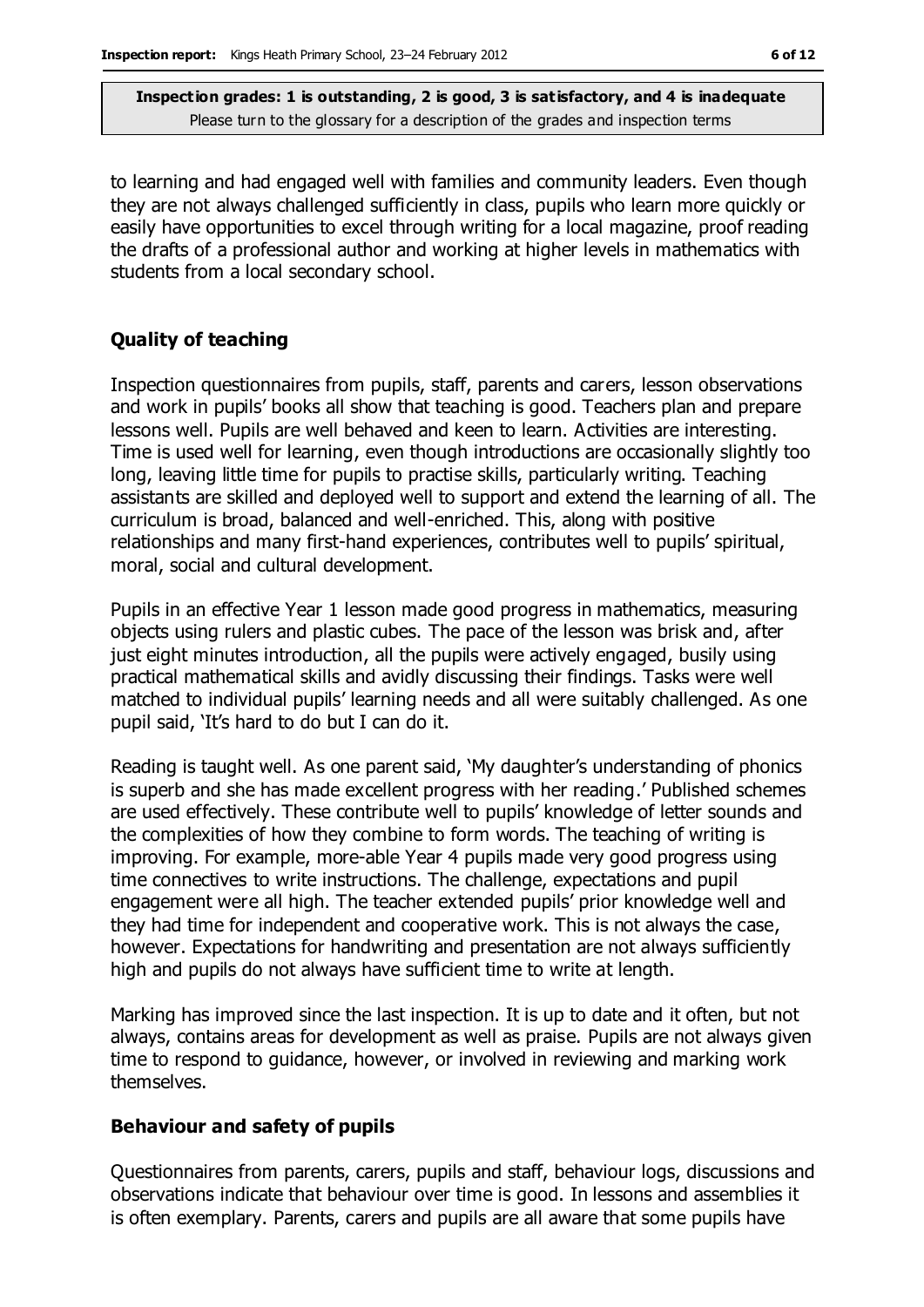challenging behaviour and some can get boisterous in the playground. Pupils are polite, courteous and keen to learn. Bullying of any kind is rare. Pupils enjoy school. Attendance is consistently above the national average. Punctuality is good. Pupils are confident and feel safe. Relationships are very warm and positive. Pupils support each other and have complete confidence that staff and peers would help them sort out any potential difficulties or issues. Parents and carers who responded to the inspection questionnaire unanimously agreed that pupils are safe at the school. As one said, 'My children enjoy coming to school, they feel safe and well supported, staff at all levels are approachable and, as a parent, I have great faith that the school is staffed and run by committed, enthusiastic and talented staff.

Children learn to share and work alongside each other in the Nursery. Over time, they develop confidence, independence and strong cooperative skills. Older pupils serve as playground buddies, peer mediators and mentors. Sixty Year 6 pupils are trained as peer mediators and help to sort out minor issues and disagreements or reassure younger pupils if they have worries or concerns. Younger pupils report how reassuring and useful this is. Pupils with disabilities and special educational needs, including those who use wheelchairs, are fully integrated into playground games including, where they choose to, more active and energetic role play and ball games. Parents of disabled pupils are confident that the school will keep their children safe and meet their additional physical and medical needs well. As one said, 'My daughter has some additional needs and the school is incredibly supportive of her emotional and physical needs. The support staff throughout the school are exceptional. The school has never wavered in its support of us as a family.

#### **Leadership and management**

Leaders and managers, including members of the governing body, are well trained, ambitious, imaginative and proactive. They know the school well and use their understanding successfully to drive the school forward. The headteacher and deputy headteacher complement each other well and lead the school effectively. Teamwork is strong and the interests and skills of all stakeholders are identified and deployed well. Members of the governing body know the school well, have an accurate understanding of its strengths and weaknesses and use their high levels of skill and expertise to help drive improvement. They are challenging and supportive, and contribute hugely to school development.

Systems and training for safeguarding are up-to-date, thorough and robust. Leaders have developed the detail and rigour of assessments, have accurately identified strengths and weaknesses of teaching and have effectively driven improvements in this. Developments are particularly notable in mathematics, where leaders have implemented additional training, reviewed and consolidated approaches and introduced new intervention support groups for those who find the subject more difficult. Leaders have recognised the need to improve handwriting and presentation but have not formalised a consistent approach or implemented a newly purchased scheme for this.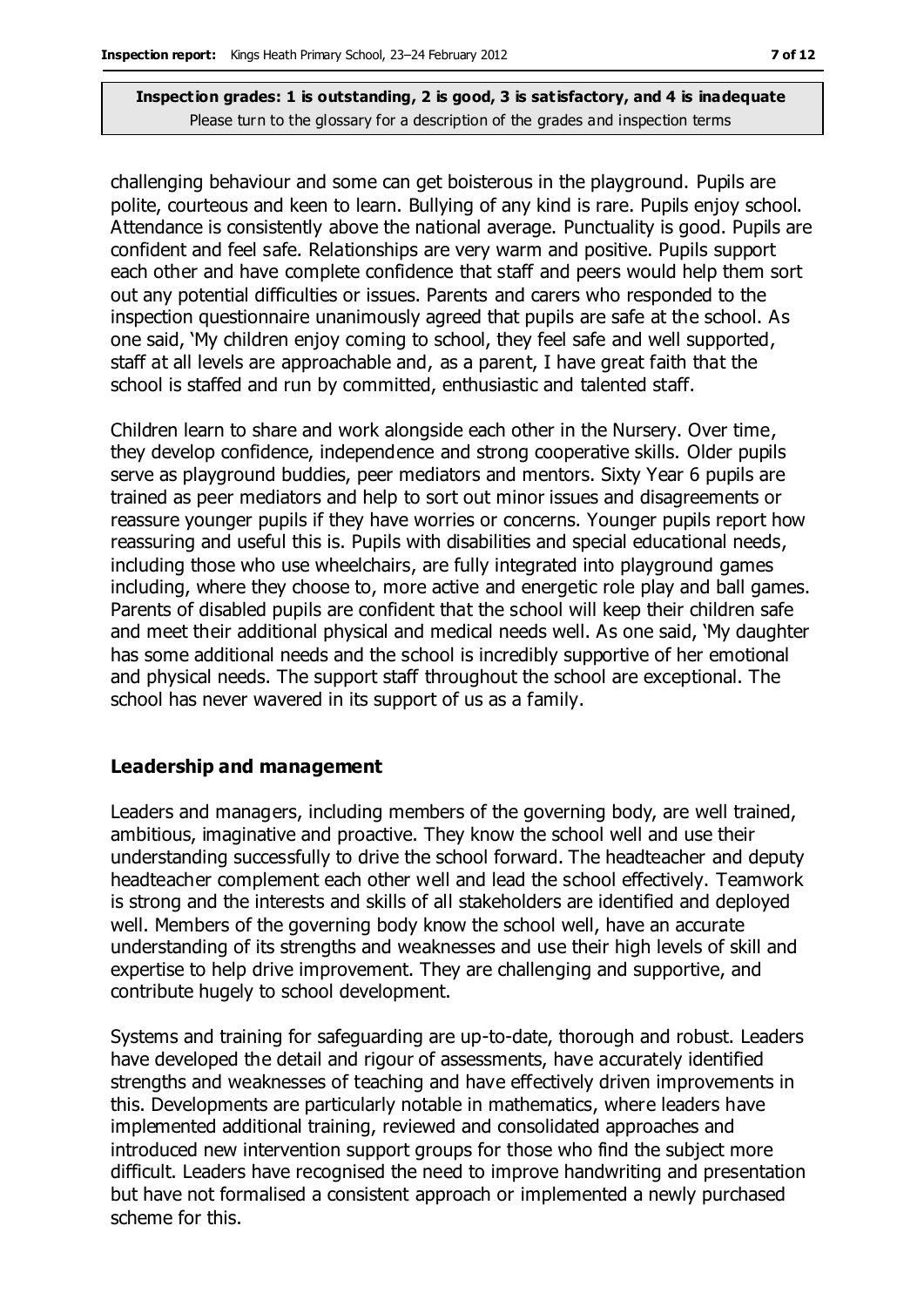Leaders and managers are outward-looking and have built good relationships with the community, other schools and professionals. Close links with community leaders have helped staff understand different groups and increased the confidence parents and carers have of the school. Pupils' artwork has been displayed in local shops, offices and a church. Very good links with other schools help broaden the curriculum and provide additional experiences for pupils. Staff work closely with other professionals, such as occupational and speech therapists, to support disabled pupils and those with special educational needs. The rich curriculum, visitors, visits out and harmony in this diverse school all promote pupils' spiritual, moral, social and cultural development well.

Leaders promote equal opportunities and combat discrimination well. The school community is highly diverse and cohesive. Pupils from a wide range of backgrounds learn and play harmoniously together. All groups achieve well although those who learn more quickly or easily are not always challenged sufficiently in all lessons.

The school's track record, commitment and skills of staff and the governing body, support of parents and carers, as well as attitudes and hard work of pupils, all demonstrate the school's good capacity for further improvement.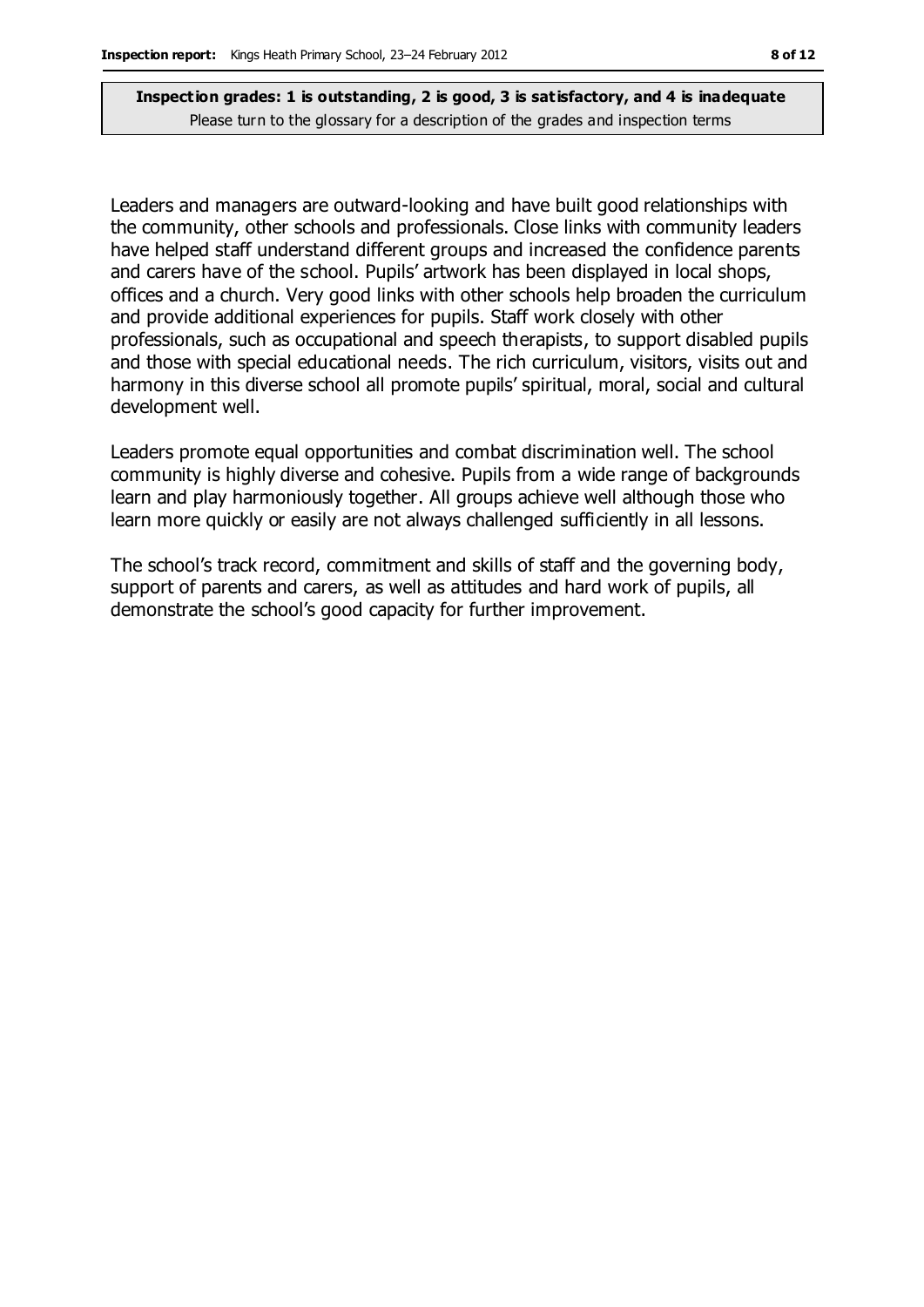### **Glossary**

### **What inspection judgements mean**

| Grade   | <b>Judgement</b> | <b>Description</b>                                            |
|---------|------------------|---------------------------------------------------------------|
| Grade 1 | Outstanding      | These features are highly effective. An outstanding           |
|         |                  | school provides exceptionally well for all its pupils' needs. |
| Grade 2 | Good             | These are very positive features of a school. A school        |
|         |                  | that is good is serving its pupils well.                      |
| Grade 3 | Satisfactory     | These features are of reasonable quality. A satisfactory      |
|         |                  | school is providing adequately for its pupils.                |
| Grade 4 | Inadequate       | These features are not of an acceptable standard. An          |
|         |                  | inadequate school needs to make significant                   |
|         |                  | improvement in order to meet the needs of its pupils.         |
|         |                  | Ofsted inspectors will make further visits until it           |
|         |                  | improves.                                                     |

### **Overall effectiveness of schools**

|                         | Overall effectiveness judgement (percentage of schools) |      |                     |                   |
|-------------------------|---------------------------------------------------------|------|---------------------|-------------------|
| <b>Type of school</b>   | <b>Outstanding</b>                                      | Good | <b>Satisfactory</b> | <b>Inadequate</b> |
| Nursery schools         | 46                                                      | 46   |                     |                   |
| Primary schools         |                                                         | 47   | 40                  |                   |
| Secondary<br>schools    | 14                                                      | 38   | 40                  |                   |
| Special schools         | 28                                                      | 48   | 20                  |                   |
| Pupil referral<br>units | 15                                                      | 50   | 29                  |                   |
| All schools             |                                                         | 46   | 38                  |                   |

New school inspection arrangements have been introduced from 1 January 2012. This means that inspectors make judgements that were not made previously.

The data in the table above are for the period 1 September 2010 to 31 August 2011 and represent judgements that were made under the school inspection arrangements that were introduced on 1 September 2009. These data are consistent with the latest published official statistics about maintained school inspection outcomes (see [www.ofsted.gov.uk\)](http://www.ofsted.gov.uk/).

The sample of schools inspected during 2010/11 was not representative of all schools nationally, as weaker schools are inspected more frequently than good or outstanding schools.

Primary schools include primary academy converters. Secondary schools include secondary academy converters, sponsor-led academies and city technology colleges. Special schools include special academy converters and non-maintained special schools.

Percentages are rounded and do not always add exactly to 100.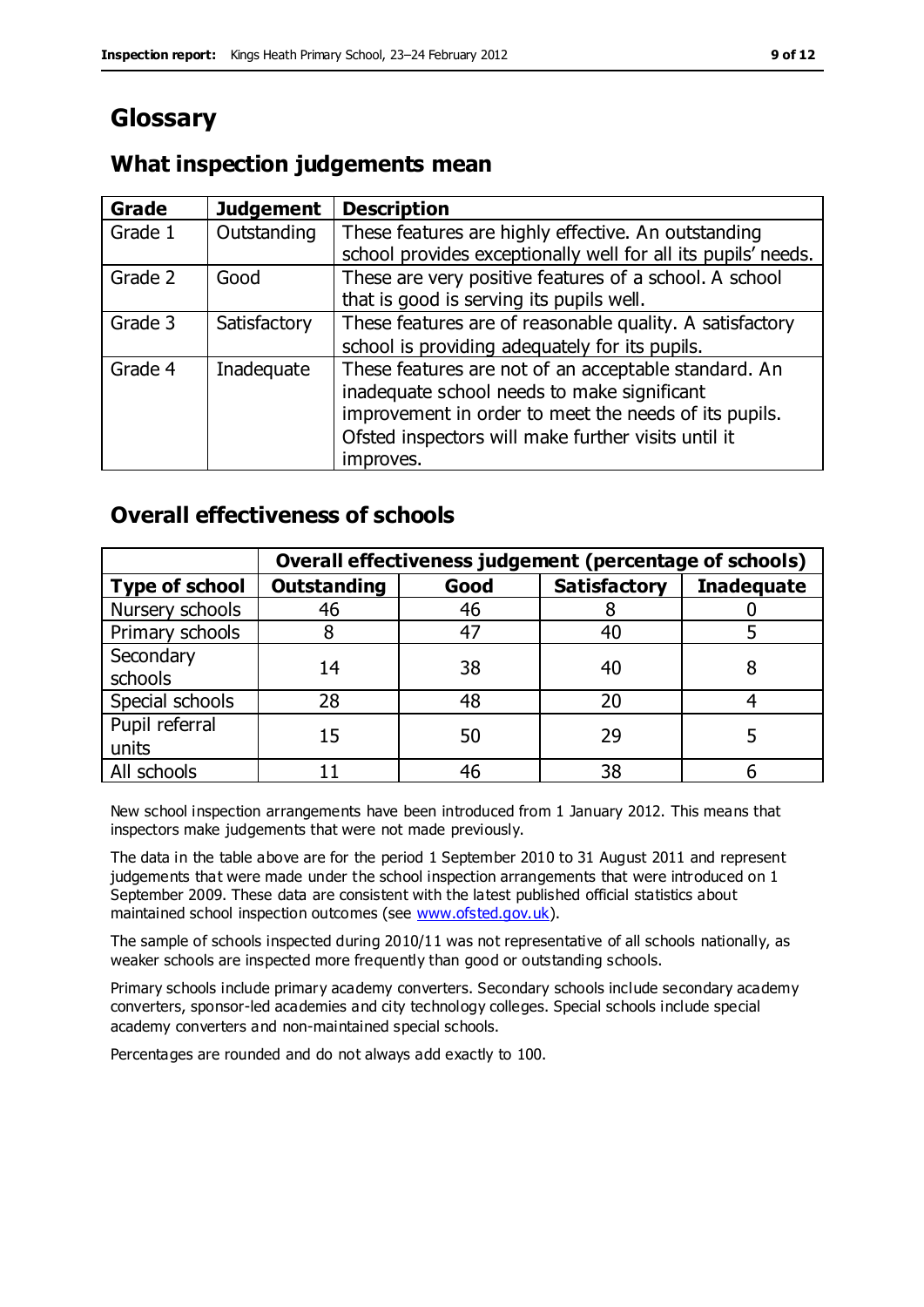## **Common terminology used by inspectors**

| Achievement:                  | the progress and success of a pupil in their<br>learning and development taking account of their<br>attainment.                                                                                                        |
|-------------------------------|------------------------------------------------------------------------------------------------------------------------------------------------------------------------------------------------------------------------|
| Attainment:                   | the standard of the pupils' work shown by test and<br>examination results and in lessons.                                                                                                                              |
| Attendance                    | the regular attendance of pupils at school and in<br>lessons, taking into account the school's efforts to<br>encourage good attendance.                                                                                |
| Behaviour                     | how well pupils behave in lessons, with emphasis<br>on their attitude to learning. Pupils' punctuality to<br>lessons and their conduct around the school.                                                              |
| Capacity to improve:          | the proven ability of the school to continue<br>improving based on its self-evaluation and what<br>the school has accomplished so far and on the<br>quality of its systems to maintain improvement.                    |
| Leadership and management:    | the contribution of all the staff with responsibilities,<br>not just the governors and headteacher, to<br>identifying priorities, directing and motivating staff<br>and running the school.                            |
| Learning:                     | how well pupils acquire knowledge, develop their<br>understanding, learn and practise skills and are<br>developing their competence as learners.                                                                       |
| <b>Overall effectiveness:</b> | inspectors form a judgement on a school's overall<br>effectiveness based on the findings from their<br>inspection of the school.                                                                                       |
| Progress:                     | the rate at which pupils are learning in lessons and<br>over longer periods of time. It is often measured<br>by comparing the pupils' attainment at the end of a<br>key stage with their attainment when they started. |
| Safety                        | how safe pupils are in school, including in lessons;<br>and their understanding of risks. Pupils' freedom<br>from bullying and harassment. How well the school<br>promotes safety, for example e-learning.             |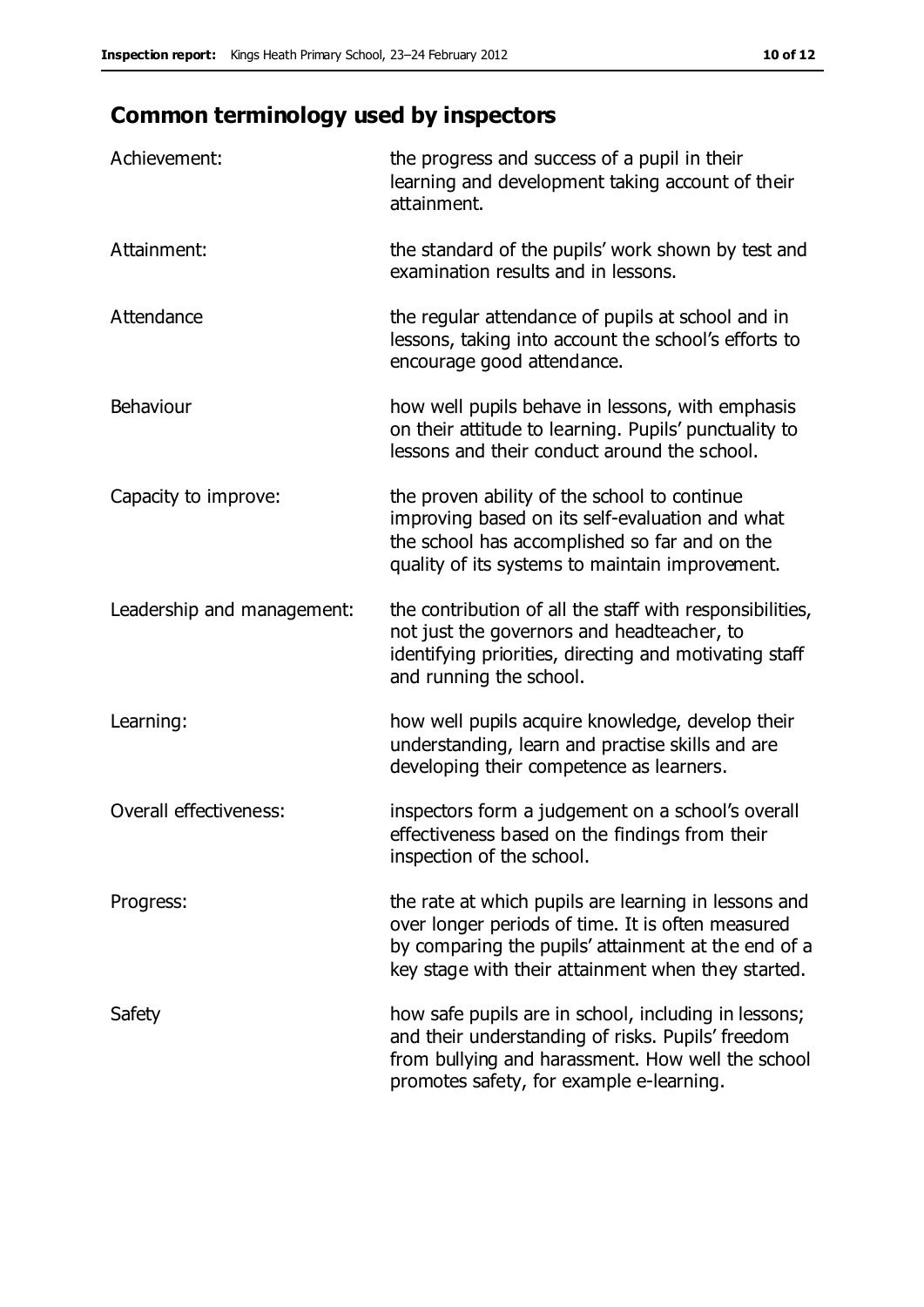#### **This letter is provided for the school, parents and carers to share with their children. It describes Ofsted's main findings from the inspection of their school.**

27 February 2012

Dear Pupils

#### **Inspection of Kings Heath Primary School, Birmingham, B14 7AJ**

Thank you for being so friendly and helpful when we visited your school recently. All the things you told us about the school helped us with our work.

We agree with you that it is a good school. You behave well in and out of lessons. You feel safe because you support each other, know that staff will help you if you need it and you learn how to use bicycles, roads and information and communication technology wisely and well. You achieve well because teaching is effective, support is good, activities are interesting and you are keen to learn. You respond quickly to requests from staff and are eager to get on with tasks. Occasionally, progress is not quite as good as it could be, especially for those of you who learn more quickly or easily. This is because you are not always challenged to develop your work further. Marking does not always show you how to improve and, when it does, you are not always given time to respond. Progress in reading and mathematics are good. Progress in writing is a bit slower because you are not always encouraged sufficiently to be neat and are not always given enough time to write at length. School leaders have already bought a new scheme for handwriting across the school but have not yet used it with you. We hope you enjoy this and that it helps you to be clearer and neater in your work.

We have asked school leaders to further improve the quality of teaching by making sure that you are all challenged to do as well as you can in lessons, especially those of you who learn more easily or quickly. We have also asked that they make sure that you all have time to write at length in lessons, that marking shows you how to improve your work and that this involves you in reviewing and marking your own work and gives you time to make improvements. We have also asked them to agree on a school approach to handwriting and help you all to follow this.

You could all help by continuing to work hard, being as neat as you can and always taking care to read and act on the comments teachers write when they mark your work.

Yours sincerely

Jo Curd Lead inspector